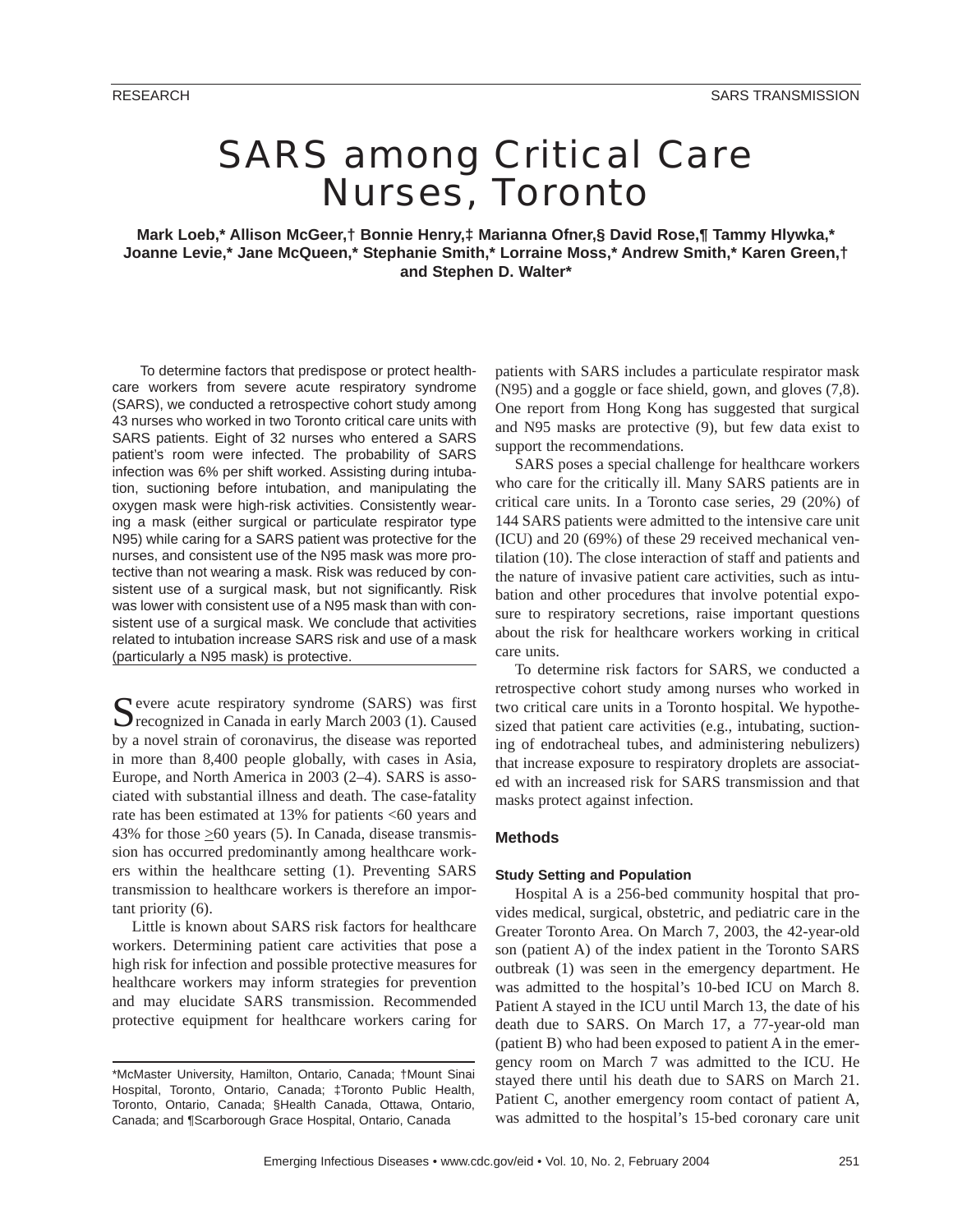(CCU) on March 13. On March 16, he was transferred to another hospital's ICU, where he stayed until his death from SARS on March 29. Nurses who worked one or more shifts in hospital A's ICU from March 8 to 13 and from March 17 to 21 (i.e., when a SARS patient was in the unit) were included in the cohort. Similarly, nurses who worked one or more shifts from March 14 to March 16 in hospital A's CCU were included.

# **Measurements**

We recorded the age, sex, and medical history of the nursing staff, including history of any respiratory illness, smoking, conditions that might result in immunosuppression, and use of immunosuppressive medications. Using a standardized data collection form, trained research nurses abstracted information regarding the patient care activities administered by the critical care nurses. To link particular nurses to activities performed in SARS patients' rooms, we identified nurses' signatures on patient charts by using a master list of signatures provided by the CCUs. Data collection included type and duration of patient care activities performed. The types of personal protection equipment (goggles, face shield, surgical mask, glove, gown, N95 mask) and the duration and frequency of using the equipment when caring for SARS patients were recorded. Information from the charts was then used to interview nurses about the specific care provided during their shifts. Information provided by the nurses was corroborated whenever possible by data from the charts.

# **Case Definition**

We used Health Canada's case definition for suspected or probable SARS cases (11). A suspected case was described as fever  $(\geq 38^{\circ} \text{ C})$ , cough or breathing difficulty, and one or more of the following exposures during the 10 days before onset of symptoms: close contact with a person with suspected or probable SARS, recent travel to an area with recent local SARS transmission outside Canada, recent travel or visit to an identified setting in Canada where SARS exposure might have occurred. A probable case was defined as a suspected SARS case with radiographic evidence of infiltrates consistent with pneumonia or respiratory distress syndrome or a suspected SARS case with autopsy findings consistent with pathologic features of respiratory distress syndrome without identifiable cause. The case definitions are in accordance with the World Health Organization's clinical case definitions (12). All three source patients met the definition for probable SARS cases. For this study, we assessed outcomes for each nurse from the first exposure to a source patient until 10 days (one incubation period) after the last exposure (March 8–April 3 for nurses in ICU and March 14–26 for nurses in CCU). Nurses who met the suspected

or probable case definition and the three SARS source patients (patients A, B, and C) were tested for antibodies against SARS-associated coronavirus by immunofluorescence (EUROIMMUN, Luebeck, Germany).

# **Statistical Analysis**

Fischer's exact two-sided tests were used to assess risk factors. Exact confidence intervals (CI) were reported. A Kaplan-Meier survival curve was constructed. Data were analyzed by using EpiInfo 2000 (Centers for Disease Control and Prevention, Atlanta, GA) and SAS version 8.0 (SAS Institute Inc., Cary, NC).

# **Results**

Forty-three nurses worked at least one shift in a critical care unit where there was a patient with SARS; 37 worked in ICU and 6 in CCU. Eight nurses were infected with SARS, four who worked only in the ICU, three who worked only in the CCU, and one ICU nurse who worked one shift in the CCU. All cohort nurses were female; the mean age was 41 years (range 27–65 years). Only two nurses had a history of respiratory illness (one asthma, one bronchitis). Illness onset for the eight nurses was March 16–21. The most common symptoms included fever (8 [100%] of 8), myalgia (7 [87.5%] of 8), cough (6 [75%] of 8) and chills (6 [75%] of 8). Five nurses (62.5%) had headaches, and four (50%) had shortness of breath. Of the eight nurses, four (probable SARS case-patients) had unilateral infiltrates on chest radiograph and four (suspected SARS case-patients) had normal chest radiographs. SARS diagnosis in these eight nurses and in the three SARS source patients was confirmed by serology.

# **Patient Care Activities**

Relative infection risk for 23 patient care activities is shown in Table 1. None of the 11 nurses who did not enter a SARS patient's room became ill. Our analysis was thus limited to the 32 nurses who entered a SARS patient's room at least once. Three patient care activities were associated with SARS infection: intubating (relative risk [RR] 4.20, 95% CI 1.58 to 11.14,  $p = 0.04$ ); suctioning before intubation (4.20 RR, 95% CI 1.58 to 11.14,  $p = 0.04$ ); and manipulating an oxygen mask (9.0 RR, 95% CI 1.25 to 64. 9,  $p \le 0.01$ ).

# **Personal Protective Equipment**

Use of personal protective equipment and history of high-risk patient care activities among SARS-infected nurses are summarized in Table 2. Relative risk for SARS infection and use of personal protective equipment is summarized in Table 3. Three (13%) of 23 nurses who consistently wore a mask (either surgical or N95) acquired SARS compared to 5 (56%) of 9 nurses who did not consistently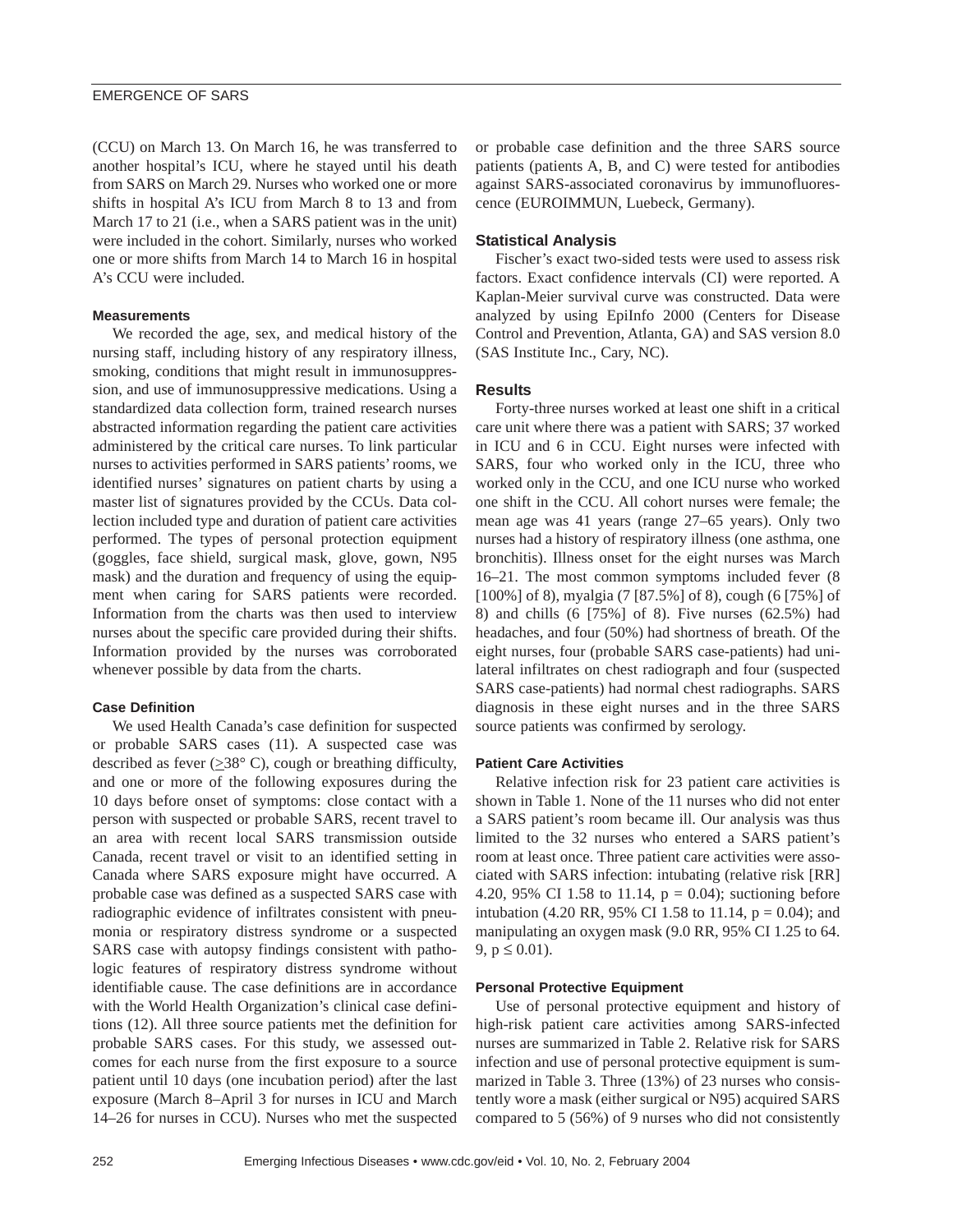| <b>SARS</b> attack rate                                                        |          |                                          |                                |         |  |  |
|--------------------------------------------------------------------------------|----------|------------------------------------------|--------------------------------|---------|--|--|
|                                                                                |          | (No. cases/No. exposed or unexposed) (%) |                                |         |  |  |
| Patient care activity                                                          | Exposed  | Unexposed                                | Relative risk (95% CI)         | p value |  |  |
| Intubation                                                                     | 3/4(75)  | 5/28(18)                                 | 4.20 (1.58 to 11.14)           | 0.04    |  |  |
| Suctioning before intubation                                                   | 3/4(75)  | 5/28(18)                                 | $4.20(1.58 \text{ to } 11.14)$ | 0.04    |  |  |
| Suctioning after intubation                                                    | 4/19(21) | 4/13(31)                                 | $0.68$ $(0.21$ to $2.26)$      | 0.68    |  |  |
| Nebulizer treatment                                                            | 3/5(20)  | 5/27(8)                                  | $3.24$ (1.11 to 9.42)          | 0.09    |  |  |
| Manipulation of oxygen mask                                                    | 7/14(50) | 1/18(6)                                  | 9.00 (1.25 to 64.89)           | 0.01    |  |  |
| Manual ventilation                                                             | 2/7(29)  | 6/25(24)                                 | $1.19(0.30 \text{ to } 4.65)$  | 1.00    |  |  |
| Mouth or dental care                                                           | 5/21(24) | 3/11(27)                                 | $0.87$ (0.25 to 2.99)          | 1.00    |  |  |
| Insertion of a nasogastric tube                                                | 2/6(33)  | 6/26(23)                                 | 1.44 $(0.38 \text{ to } 5.47)$ | 0.62    |  |  |
| Insertion of an indwelling urinary catheter                                    | 2/2(100) | 6/30(0.20)                               | 5.00 (2.44 to 10.23)           | 0.06    |  |  |
| Insertion of a peripheral intravenous catheter                                 | 3/5(60)  | 5/27(19)                                 | $3.24$ (1.11 to 9.42)          | 0.09    |  |  |
| Chest tube insertion or removal                                                | 0(0)     | 0(0)                                     |                                |         |  |  |
| Insertion of a central venous catheter                                         | 2/6(33)  | 6/26(23)                                 | 1.44 $(0.38 \text{ to } 5.47)$ | 0.62    |  |  |
| Bathing or patient transfer                                                    | 7/26(27) | 1/6(17)                                  | 1.62 (0.24 to 10.78)           | 1.00    |  |  |
| Manipulation of BiPAP mask                                                     | 3/6(50)  | 5/26(19)                                 | 2.60 (0.8 to 7.99)             | 0.15    |  |  |
| Administration of medication                                                   | 5/23(22) | 3/9(33)                                  | $0.65(0.20 \text{ to } 2.18)$  | 0.65    |  |  |
| Performing an electrocardiogram                                                | 4/12(33) | 4/20(20)                                 | $1.67(0.51 \text{ to } 5.46)$  | 0.43    |  |  |
| Venipuncture                                                                   | 6/17(35) | 2/15(13)                                 | 2.65 (0.63 to 11.19)           | 0.23    |  |  |
| Manipulation of commodes or bedpans                                            | 3/5(60)  | 5/27(19)                                 | $3.24$ (1.11 to 9.42)          | 0.09    |  |  |
| Feeding                                                                        | 2/10(20) | 6/22(27)                                 | $0.73$ (0.18 to 3.02)          | 1.00    |  |  |
| Debrillation                                                                   | 0/2(0)   | 8/30(0.27)                               |                                | 1.00    |  |  |
| Cardiopulmonary resuscitation                                                  | 0/3(0)   | 8/29(28)                                 |                                | 0.55    |  |  |
| Chest physiotherapy                                                            | 2/7(29)  | 6/25(0.24)                               | $1.19(0.30 \text{ to } 4.65)$  | 1.00    |  |  |
| Assessment of patient                                                          | 6/23(26) | 2/9(22)                                  | $1.17(0.29 \text{ to } 4.77)$  | 1.00    |  |  |
| Insertion of peripheral intravenous line                                       | 1/1(100) | 7/31(23)                                 | 4.43 $(2.31 \text{ to } 8.50)$ | 0.25    |  |  |
| Endotracheal aspirate                                                          | 3/12(25) | 5/20(25)                                 | $1.00$ (0.29 to 3.45)          | 1.00    |  |  |
| Bronchoscopy                                                                   | 1/2(50)  | 7/30(23)                                 | 2.14 (0.46 to 9.90)            | 0.44    |  |  |
| Radiology procedures                                                           | 4/15(26) | 4/17(24)                                 | 1.13 $(0.34 \text{ to } 3.76)$ | 1.00    |  |  |
| Dressing change                                                                | 1/6(17)  | 7/26(27)                                 | $0.62$ (0.09 to 4.13)          | 1.00    |  |  |
| Urine specimen collected                                                       | 1/2(50)  | 7/30(23)                                 | 2.14 (0.46 to 9.90)            | 0.44    |  |  |
| Fecal specimen collected                                                       | 0/1(0)   | 8/31(26)                                 |                                | 1.00    |  |  |
| Rectal swab obtained                                                           | 0/1(0)   | 8/31(26)                                 |                                | 1.00    |  |  |
| Nasopharyngeal swab obtained                                                   | 0/2(0)   | 8/30(27)                                 |                                | 1.00    |  |  |
| Other                                                                          | 2/5(40)  | 6/27(22)                                 | $1.80(0.50 \text{ to } 6.50)$  | 0.58    |  |  |
| <sup>a</sup> SARS, severe acute respiratory syndrome; CI, confidence interval. |          |                                          |                                |         |  |  |

Table 1. Relative risk of critical care nurses acquiring SARS by patient care activity

wear a mask (RR 0.23, 95% CI 0.07 to 0.78, p = 0.02). The RR for infection was 0.22 (95%CI 0.05 to 0.93,  $p = 0.06$ ) when nurses who always wore an N95 mask (2 SARSinfected and 14 noninfected nurses) were compared with nurses who did not wear any mask (N95 or surgical mask) consistently (5 SARS-infected and 4 noninfected nurses). The RR for infection was 0.45 (95%CI 0.07 to 2.71,  $p =$ 0.56) when nurses who always wore a surgical mask (one SARS-infected and three noninfected nurses) were compared with nurses who did not wear any mask (N95 or surgical mask) consistently (five SARS-infected and four for non-SARS nurses). The difference for SARS infection for nurses who consistently wore N95 masks and those who consistently wore surgical masks was not significant (RR 0.5, 95% CI 0.06 to 4.23,  $p = 0.5$ ).

# **Time to Event**

A Kaplan-Meier curve of the 32 nurses in the cohort who entered a SARS patient's room is shown in Figure. The figure demonstrates onset of symptoms by number of

shifts worked. It shows that if all nurses had worked eight shifts, 53% of them would become infected with SARS. The probability of SARS infection was 6% (8/143) per shift worked.

# **Discussion**

We found that critical care nurses who assisted with suctioning before intubation and intubation of SARS patients were four times more likely to become infected than nurses who did not. Manipulation of a SARS patient's oxygen mask was also a high-risk factor. Our findings support reports that exposure to respiratory secretions or activities that generate aerosols can result in SARS transmission to healthcare workers (13).

The 11 nurses in our study who did not enter a SARS patient's room did not become infected. This finding, along with the finding that respiratory care activities pose high risk, implicates either droplet or limited aerosol generation as a means of transmission to healthcare workers. The finding is compatible with the relative high risk (6%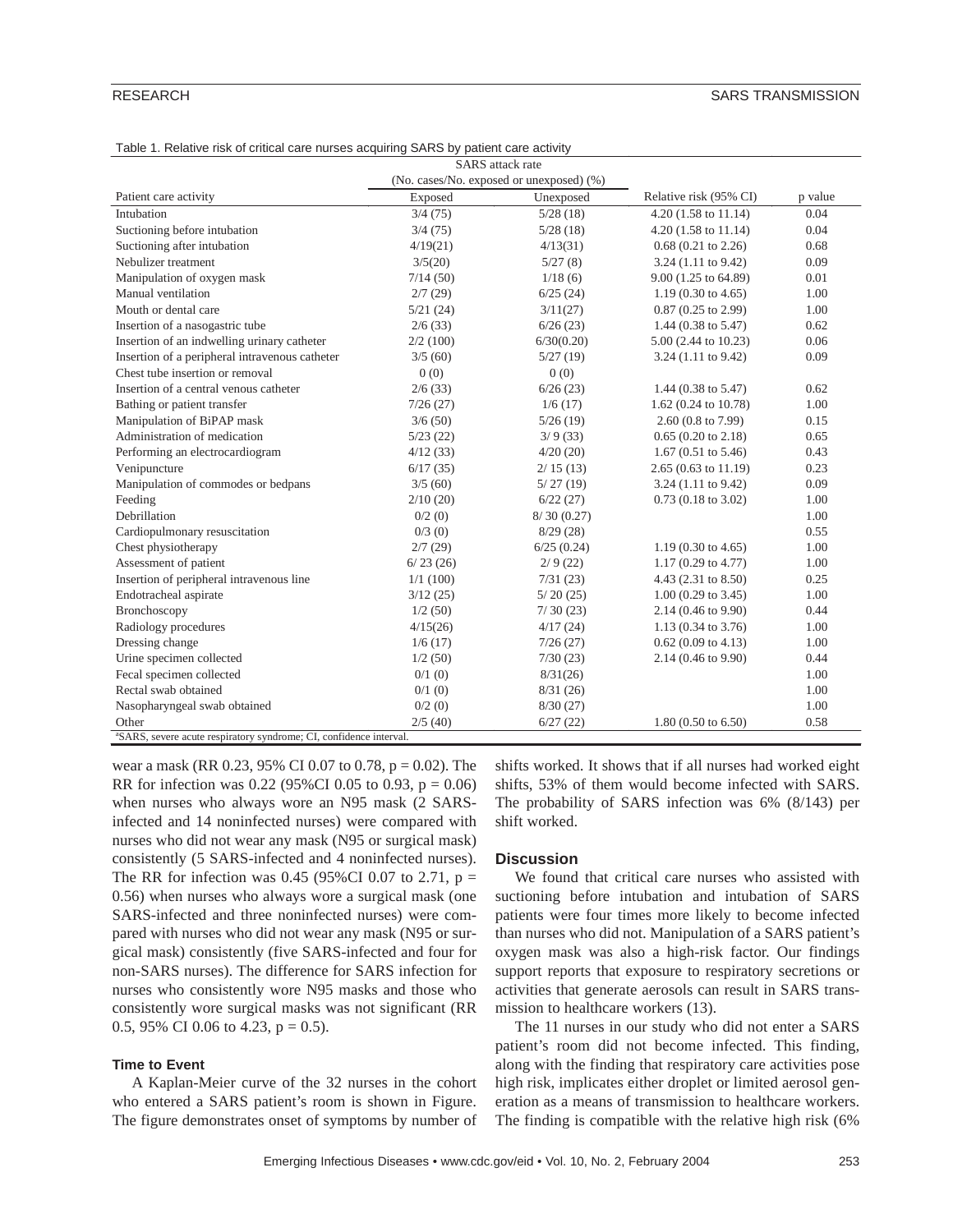|                                                                                                  |                |                   | Total duration of exposure          | Personal protection used when | Participation in high risk |  |
|--------------------------------------------------------------------------------------------------|----------------|-------------------|-------------------------------------|-------------------------------|----------------------------|--|
| Nurse                                                                                            | No. of shifts  | Location of shift | to index patient <sup>b</sup> (min) | inside SARS patient's room    | activities <sup>c</sup>    |  |
| $\mathbf{1}$                                                                                     | 3              | ICU               | 60                                  | Gown                          |                            |  |
|                                                                                                  |                |                   |                                     | Gloves                        |                            |  |
|                                                                                                  |                |                   |                                     | Surgical mask                 |                            |  |
| $\overline{2}$                                                                                   | 3              | ICU               | 385                                 | Gown                          | Intubation, suctioning     |  |
|                                                                                                  |                |                   |                                     | Gloves                        | before intubation          |  |
|                                                                                                  |                |                   |                                     | N95                           |                            |  |
|                                                                                                  |                |                   |                                     | Goggles <sup>d</sup>          |                            |  |
| 3                                                                                                | 3              | ICU <sup>e</sup>  | 190                                 | Gown <sup>d</sup>             | Suctioning before          |  |
|                                                                                                  |                |                   |                                     | Gloves <sup>d</sup>           | intubation                 |  |
|                                                                                                  |                |                   |                                     | N95 <sup>d</sup>              |                            |  |
| $\overline{4}$                                                                                   | 5              | ICU               | 935                                 | Gloves                        | Intubation, suctioning     |  |
|                                                                                                  |                |                   |                                     | Gown <sup>d</sup>             | before intubation          |  |
|                                                                                                  |                |                   |                                     | Goggles <sup>d</sup>          |                            |  |
|                                                                                                  |                |                   |                                     | N95 <sup>d</sup>              |                            |  |
| 5                                                                                                | 3              | ICU               | 555                                 | Gloves                        | Intubation                 |  |
|                                                                                                  |                |                   |                                     | Gown                          |                            |  |
|                                                                                                  |                |                   |                                     | N95                           |                            |  |
|                                                                                                  |                |                   |                                     | Goggles <sup>d</sup>          |                            |  |
| 6                                                                                                | 2              | <b>CCU</b>        | 510                                 | None                          |                            |  |
| $\tau$                                                                                           | $\overline{2}$ | <b>CCU</b>        | 40                                  | None                          |                            |  |
| 8                                                                                                |                | <b>CCU</b>        | 510                                 | Gloves <sup>d</sup>           |                            |  |
| <sup>3</sup> CARC coverage performance condroma: ICU intensive ear unit: CCU expressive ear unit |                |                   |                                     |                               |                            |  |

Table 2. Summary of exposure, personal protective equipment, and participation in high-risk activities of the nurses in whom SARS developed<sup>a</sup>

SARS, severe acute respiratory syndrome; ICU, intensive care unit; CCU, coronary care unit. b Duration of exposure is defined as time spent in a SARS patient's room.

c Intubation, suctioning before intubation.

d Indicates that use of this precaution was inconsistent (was not used on one or more occasions).

e Nurse 3 worked one shift in coronary care unit.

per shift worked) of critical care nurses. Our results did not implicate environmental transmission (i.e., contact through gowns) as a major risk factor. These data are in keeping with the report by Scales and colleagues, in which activities associated with droplet or limited aerosol spread were implicated as important sources of transmission (14).

We found a near 80% reduction in risk for infection for nurses who consistently wore masks (either surgical or N95). This finding is similar to that of Seto and colleagues, who found that both surgical masks and N95 masks were protective against SARS among healthcare workers in Hong Kong hospitals (9). When we compared use of N95 to use of surgical masks, the relative SARS risk associated with the N95 mask was half that for the surgical mask; however, because of the small sample size, the result was not statistically significant. Our data suggest that the N95 mask offers more protection than a surgical mask.

This study focused on critical care nurses working at the first SARS hospital outbreak in Toronto. Since use of personal protective equipment was not standardized during the study period, it was possible to assess the effect of personal protective equipment. The use of personal protective equipment was highly variable because the nurses were often unaware that their patients had SARS. Our results highlight the importance of using personal protective equipment when caring for SARS patients. We estimate that if the entire cohort had used masks consistently, SARS risk would have been reduced from 6% to 1.4% per shift.

A limitation of this study is that it is retrospective. Recall bias on the part of the critical care nurses is a possibility. We believe that by verifying the information provided (e.g., patient care activities) using medical records, and using the medical records to cue the interviewed nurses, we minimized recall bias. Any prospective evaluation (e.g., using an observer in ICU) after the initial outbreak

| Table 3. Nurses' risk of acquiring SARS based on use of personal protective equipment <sup>a</sup> |                           |              |                               |                               |  |  |  |  |
|----------------------------------------------------------------------------------------------------|---------------------------|--------------|-------------------------------|-------------------------------|--|--|--|--|
| Attack rate (%) according to personal                                                              |                           |              |                               |                               |  |  |  |  |
|                                                                                                    | protective equipment used |              |                               |                               |  |  |  |  |
| Type of personal protective equipment                                                              | Consistent                | Inconsistent | Relative risk (95% CI)        | 2-Tailed Fisher exact p value |  |  |  |  |
| Gown                                                                                               | 3/20(15)                  | 5/12(42)     | $0.36(0.10 \text{ to } 1.24)$ | 0.12                          |  |  |  |  |
| Gloves                                                                                             | 4/22(18)                  | 4/10(40)     | $0.45(0.14 \text{ to } 1.46)$ | 0.22                          |  |  |  |  |
| N <sub>95</sub> or surgical mask                                                                   | 3/23(13)                  | 5/9(56)      | $0.23$ (0.07 to 0.78)         | 0.02                          |  |  |  |  |
| $N95^a$                                                                                            | 2/16(13)                  | 5/9(56)      | $0.22$ (0.05 to 0.93)         | 0.06                          |  |  |  |  |
| Surgical mask <sup>b</sup>                                                                         | 1/4(25)                   | 5/9(56)      | $0.45(0.07 \text{ to } 2.71)$ | 0.56                          |  |  |  |  |
| N95 versus surgical mask $\epsilon$                                                                | 2/16(13)                  | 1/4(25)      | $0.50(0.06 \text{ to } 4.23)$ | 0.51                          |  |  |  |  |
| <sup>a</sup> SARS, severe acute respiratory syndrome; CI, confidence interval.                     |                           |              |                               |                               |  |  |  |  |

b The comparator is use of no mask. The denominator n (total=32) changes for these comparisons as the nurses who consistently used the indicated personal protective equipment were compared to nurses who wore no masks.

c Consistent use of the N95 mask versus consistent use of a surgical mask. The denominator n (total=32) changes for these comparisons as the nurses who consistently used the indicated personal protective equipment were compared to the indicated unique group, rather than to the rest of the nurses.